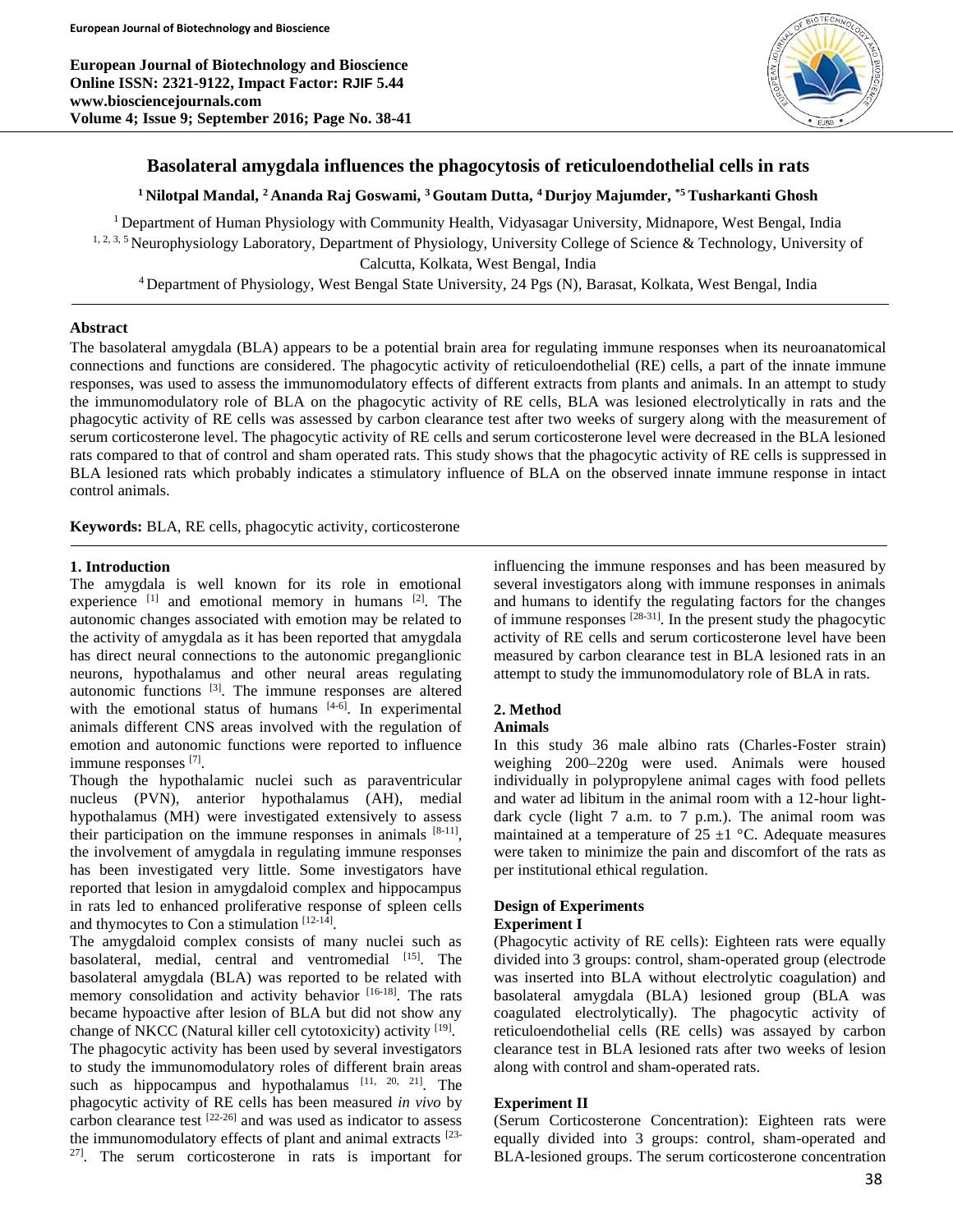was measured by RIA in BLA lesioned rats after 2 weeks of surgery along with the control and sham-operated groups.

### **Lesion of Basolateral Amygdala**

A nichrome-coated bipolar electrode (tip was uninsulated) was placed stereotaxically at 2mm posterior to the bregma, ±4.5mm lateral to midline and 8mm below the skull surface with bregma and lambda in the same horizontal plane. Nathiopental (50 mg/kg body weight, i.p.) was used as anesthesia. 2 mA DC current were passed for 10 second through the bipolar electrode to make a lesion in Amygdala lesioned (BLA).

## **Carbon Clearance Test**

The RE cell phagocytic activity was measured by the methods of carbon clearance test as described by others  $[22, 27]$ . A carbon suspension was obtained from carbon ink (India ink, Camal) which contained approximately 100 mg carbon/ ml, suspended in a fish glue solution. It was centrifuged at 500 rpm for 15 min and the carbon was obtained from the precipitate. 10mg of carbon was dissolved in 100 ml distilled water. After deep anesthesia with sodium thiopental (50 mg/kg body wt.), 0.1 ml carbon suspension (10%) was injected into the tail vein of the rat and 20µl of blood was collected from retro-orbital sinus at the interval of 5 min into three 5 ml test tubes. 20µl of blood was also collected from retro-orbital sinus before the injection of carbon suspension in each rat. Thus four samples of blood were collected at 0, 5, 10 and 15 min after carbon suspension injection in each rat. 2ml of acetic acid (1%) was added with each 20µl of blood sample and the absorbance of mixed solution was measured at 660 nm by spectrophotometer (Simadzu, Zapan). A regression line was drawn from the mean absorbance values at different time intervals for each group of rats (MINITAB statistical software). This slope of the regression line was considered as the phagocytic index (PI) of RE cells.

## **Serum Corticosterone Concentration**

The blood was collected (1ml without anticoagulant) from the heart of a deeply anesthetized rat (Na-thiopental, 50 mg/kg body weight, i.p.) by a syringe between 2: 30 and 3: 00 p.m. on the day of sacrifice. The serum from the blood was used for measuring corticosterone. The concentration of the collected serum was determined by radioimmunoassay using a commercially available kit  $[125]$  Rat Corticosterone (Coat-A-Count, Siemens Healthcare Diagnostic Inc, USA)]. The antisera used for the assay was highly specific for the rat corticosterone and it had 1.58% cross-reactivity with 11-deoxy corticosterone. The assay sensitivity was approximately 5.7  $\mu$ g/dl and intra-/inter-assay coefficient variation is < 6%.

# **Confirmation of Lesion by Histology**

The BLA lesioned rats of Experiment I and II were sacrificed after 2 weeks of surgery by deep anesthesia (Na-thiopental, 50 mg/kg body weight, i.p.) and the brain was perfused intracardially with 0.9% saline followed by 10% formaldehyde solution. The brains were removed from the skulls and were kept in 4% formaldehyde solution for fixation. After dehydration and clearing, paraffin blocks of those brains

were prepared and 10 µm thick sections were cut by a microtome. The brain sections were stained by hematoxylineosin to identify the lesioned area (Fig. 1).

## **Statistical Analysis**

Data are expressed as mean ± SEM. One-way ANOVA was employed to compare the data of the control, sham-operated and BLA-lesioned groups followed by LSD post hoc test using the Statistical Package for Social Science Software (SPSS software: 9.0.0, USA).  $P \leq 0.05$  was considered as a significant difference.



**Fig 1:** Hematoxylin-eosin-stained histological section of rat brain showing the BLA-lesioned area along with its location in a coronal section.

### **3. Results**

### **Phagocytic activity of RE cells**

The phagocytic activity of RE cells were decreased as indicated by increased phagocytic index  $(p<0.01)$  in the BLA lesioned rats compared to that of control and sham-operated rats (Fig. 2). The phagocytic index measured from the rate of carbon clearance in BLA lesioned rats was - 0.0006±0.0004. The mean phagocytic indices of control and sham operated groups were  $-0.004\pm0.0001$  and  $-0.002\pm0.0003$  respectively.



**Fig 2:** The PI of RE cell in the control, sham-operated and basolateral amygdala (BLA) lesioned rats after 2 weeks of surgery. \* Significant at P < 0.01, between BLA lesioned rats and control/sham-operated rats. The values are expressed as mean  $\pm$  SEM (n = 6).

#### **Serum Corticosterone Concentration**

The serum corticosterone concentration in BLA lesioned rats was significantly decreased compared to that in the control [F  $(2, 9) = 12.12$ ,  $P < 0.05$ ] and sham-operated rats [F  $(2, 9) =$ 12.12, P < 0.01]. (Table 1).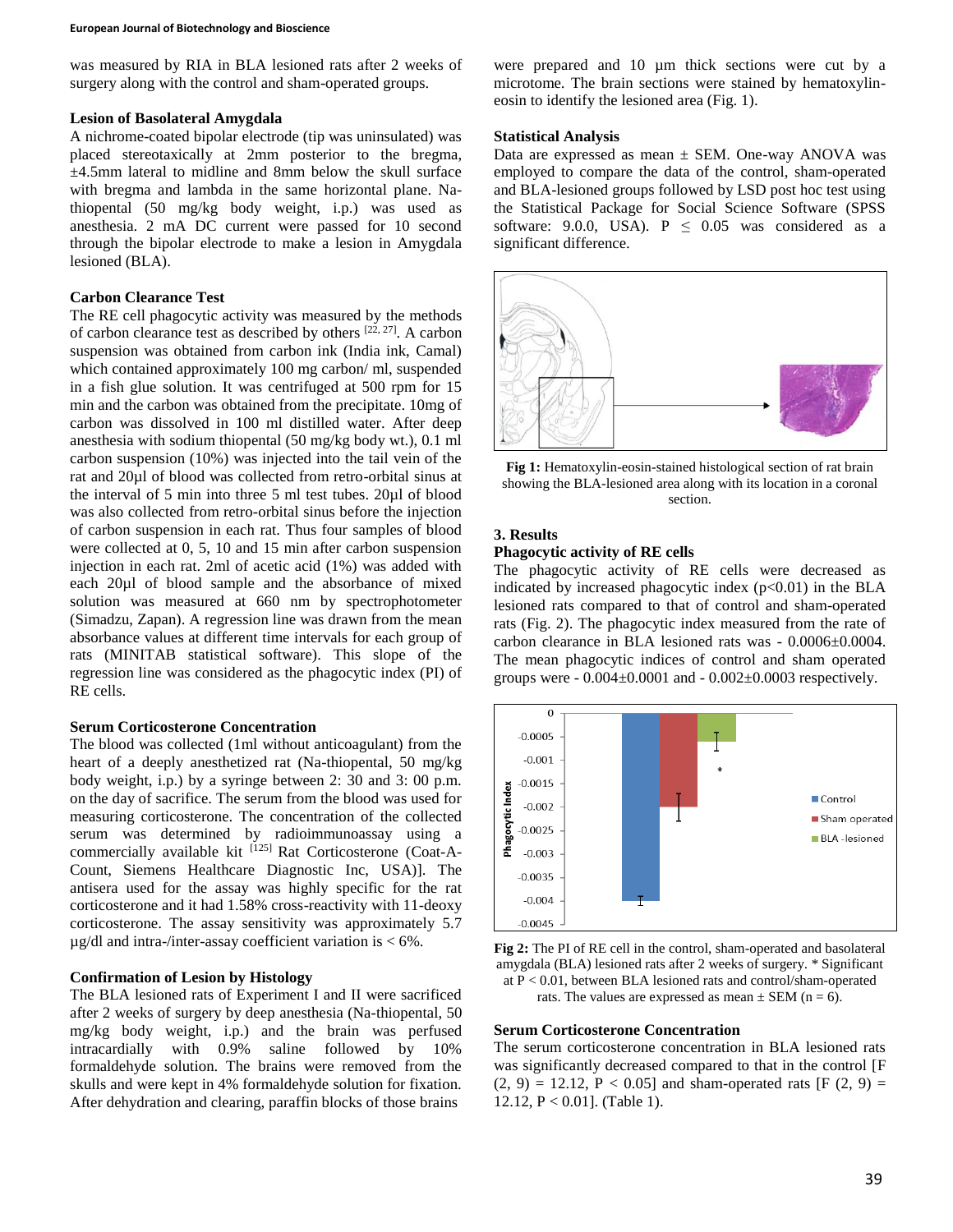**Table1:** Serum corticosterone concentration in the control, sham-operated and basolateral amygdala (BLA) lesioned rats after 2 weeks of surgery.

| Serum corticosterone concentration (µg/dl) |
|--------------------------------------------|
| $174.1 + 10.033$                           |
| $180.2 + 7.076$                            |
| $90.7+12.186^{*,+}$                        |
| $\alpha$                                   |

Values are expressed as mean  $\pm$ SEM, n= 6  $*$  Significant at p < 0.01 between BLA lesioned rats and control groups,  $+p < 0.05$  between BLA lesioned rats and sham operated groups.

## **4. Discussion**

In the present study the effects of the lesion of basolateral amygdala (BLA) on phagocytic activity of RE cells by carbon clearance test have been studied. The RE cells include sessile and fixed macrophages, Kupffer's cells and other free histiocytes such as monocytes, neutrophil etc <sup>[26]</sup>. These RE cells act as first line of defense in the body by its ability to scavenge debris, bacteria and other foreign matter by phagocytic activity  $[23, 32]$ . These cells also help in the defense mechanism by secreting cytokines such as IL1, IL6, TNF  $\alpha$ and reactive oxygen species  $[25, 32]$ . RE cells have the ability to remove carbon particle and silicon by ingesting them through phagocytosis. The phagocytic activity of RE cell has been studied by several investigators using carbon clearance test to assess the immunomodulatory effects of several plant and animal extracts [23-27].

The phagocytic activity as an innate defense mechanism has been used by several investigators to explore the immunomodulatory role of different areas of central nervous system  $[11, 20]$ . The phagocytic activity of blood WBC was increased after lesion of medial septum [34] , posterior cerebellum  $^{[35]}$ , and electrical stimulation of hippocampus  $^{[11]}$ while it was inhibited after lesion of paraventricular nucleus  $(PVN)$  of hypothalamus  $^{[20]}$ . The phgocytic activity of RE cells have not been assessed to explore the immunomodulatory role of different CNS areas. In the present study RE cells showed decreased phagocytic activity in carbon clearance test in BLA lesioned rats. Though any behavioral test was not done in BLA lesioned rats of the present study, others have reported hypoactivity in novelty test in BLA lesion rats [19]. This behavioral change may be associated with the changes of some immune responses as HPA axis and cytokines are changed with behavioral pattern [36]. However, NKCC activity was not changed in BLA lesioned rats when the hypoactivity was noted <sup>[19]</sup>. The present study showed that RE cells activity were changed in BLA lesioned rats indicating an immunomodulatory role of BLA on the one component of innate immune responses. The involvement of amygdaloid complex in immune regulation was indicated by the observation that the number of thymocytes and spleen cells were increased and proliferative response of these cells to Con A were enhanced after lesion of amygdaloid complex in rats [12-14]. Though cytokines in BLA lesioned rats were not measured in the present study the activity of HPA axis was assessed by measuring serum corticosterone. The plasma corticosterone level was decreased significantly after 2 weeks of lesion of BLA which can be supported by the observation of Gafford *et al.* 1981<sup>[37]</sup> who reported that the adrenocortical responses as well as the glucocorticoid release were inhibited after lesion of amygdala. This lower corticosterone cannot explain the decreased phagocytic activity of RE cells as the phagocytic activity of macrophages were inhibited by higher dose of glucocorticoids [28, 38] . The effect of excess in vitro

glucocorticoids on the phagocytic activity of macrophages was investigated and it was reported that the phagocytic activity of macrophages was suppressed in a high dose of glucocorticoids but was increased in a low dose  $[28, 38]$ . The in vivo phagocytic activity of macrophages is influenced by many signals such as cytokines including corticosterone  $[29, 30]$ . There are only few studies on the effect of in vivo glucocorticoids on the macrophage functions  $[31, 39]$ . Though some investigators reported a biphasic effects of glucocorticoids on inflammatory responses similar to that of in vitro study  $[29, 31]$ , others found that the inflammatory response of monocytes did not enhance in human subjects after depletion of endogenous glucocorticoids by oral RU486 (blocker of intracellular glucocorticoids receptors) and intravenous (i.v) administration of etomidate at a low dose that inhibit adrenal 11-β hydoxylase  $[39]$ . The later investigators suggest the in vivo effect of glucocorticoids is not universally anti-inflammatory as the depletion of glucocorticoids fails to increase the proinflammatory responsiveness of monocytes. The low serum level of corticosterone with a concomitant lower phagocytic activity in BLA lesioned rats may therefore be reconciled from observation of  $[39]$  but the mechanism of this change of phagocytic activity of RE cells in BLA lesioned rats cannot be ascertained from this experiment. However, this study shows that the phagocytic activity of RE cells was suppressed in rats after 2 weeks of BLA lesion probably indicating a stimulatory influence of this nucleus on the phagocytic activity of RE cells in intact control animals.

#### **5. References**

- 1. Morris JS, Frilt CD, Perrett DI, Rowland D, Yong AN, Calder AJ, *et al.* A different neural response in human amygdala is fearful and happy facial expressions*.* Nature 1996; 383:812-815.
- 2. Kandel ER, Schwartz JH, Jessell TM. Principles of neural science. Mc Graw-Hill, New Yark. 2000, 988-989.
- 3. Ader R, Madden K, Felten DL, Bellinger DL, Schiffer RB. Interactions between the brain and the immune system, psychoneuroimmunology. In: Fogel BS, Schiffer RB, (Eds.): Willams Wilkins, Philadelphia: Neuropsychiatry, 1996, pp. 611-646.
- 4. Schleifer SJ, Keller SE,Camerino M, Thornton JC, Stein M. Suppression of lymphocyte stimulation following bereavement. *JAMA.* 1983; 250:374-377.
- 5. Irwin M, Daniels M, Smith TL, Bloom E, Weiner H. Impaired natural killer cell activity during bereavement. Brain Behav Immu. 1987; 1:98-104.
- 6. Kiecolt-glaser JK, Glaser R. Psychological influences on immunity. *Psychosomatics*. 1986; 27:621-624.
- 7. Wrona D. Neural immune interaction: an integrative view of the bidirectional relationship between the brain and immune systems. J Neuroimmunol. 2006; 172:38-58.
- 8. Felten DL, Ader R, Cohen N, Felten SY, Carlson SL,